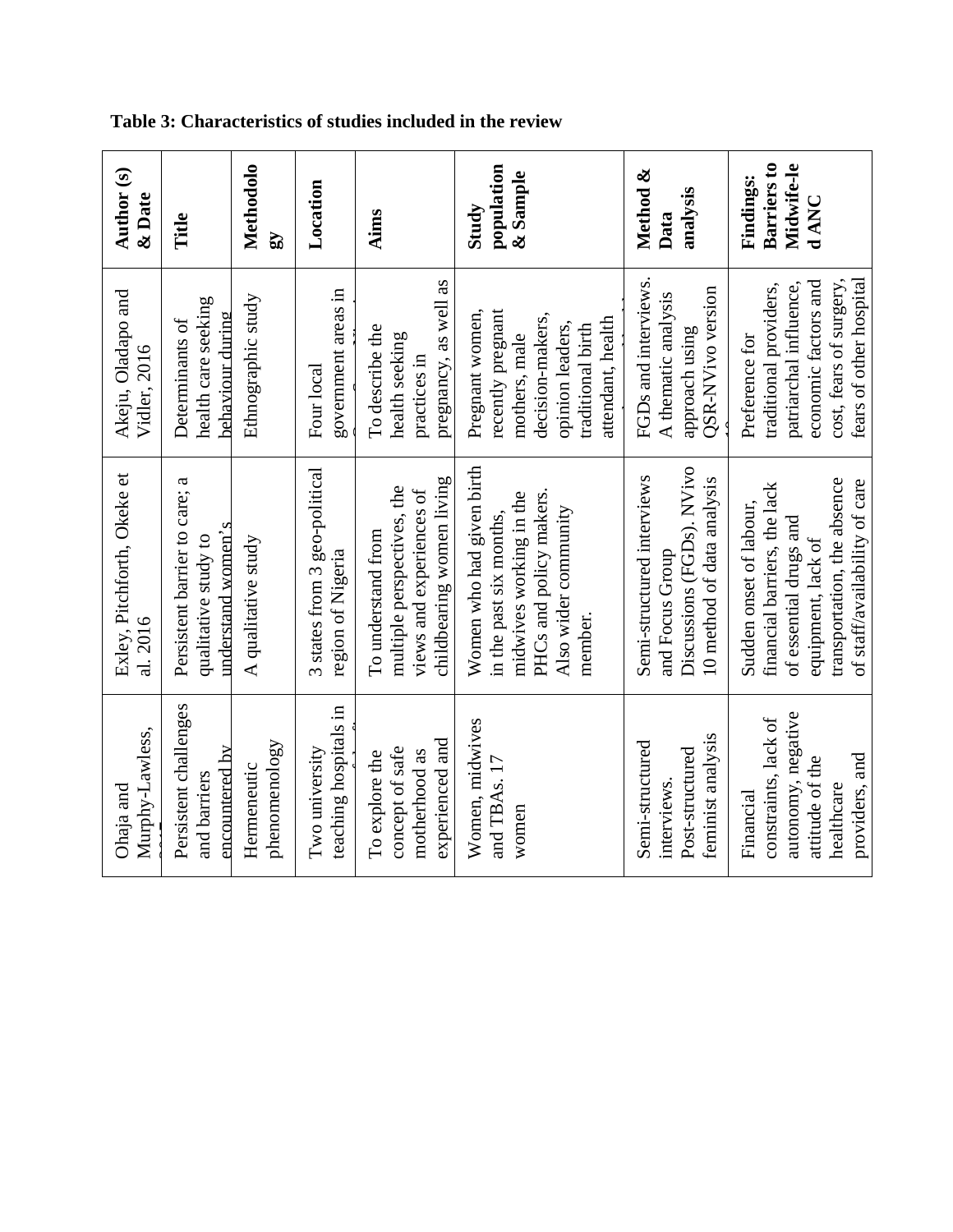## **Table 3 Cont'd**

| Author (s)<br>& Date                     | Title                                                                                                          | Methodol<br>$\Omega$ <sup>0</sup>    | Location                                                                         | Aims                                                                                                                              | $\infty$<br>populatio<br>Sample<br>Study                                                                                                                                                                                                                                                                                                                                                                             | Method &<br>analysis<br>Data                                                                                                                                   | Midwife-<br>Findings<br>led ANC<br><b>Barriers</b><br>$\mathbf{c}$                                                                                                                                                                                                                                                                                                                                                                                                                                                                                 |
|------------------------------------------|----------------------------------------------------------------------------------------------------------------|--------------------------------------|----------------------------------------------------------------------------------|-----------------------------------------------------------------------------------------------------------------------------------|----------------------------------------------------------------------------------------------------------------------------------------------------------------------------------------------------------------------------------------------------------------------------------------------------------------------------------------------------------------------------------------------------------------------|----------------------------------------------------------------------------------------------------------------------------------------------------------------|----------------------------------------------------------------------------------------------------------------------------------------------------------------------------------------------------------------------------------------------------------------------------------------------------------------------------------------------------------------------------------------------------------------------------------------------------------------------------------------------------------------------------------------------------|
| Tukur, Cheekhoon, Tinsu et al. 2016      | are averse to facility<br>Northwest Nigeria:A<br>Why women<br>delivery in                                      | Phenomenology                        | Ξ.<br>Zamfara state. Northwest. Nigeria<br>settings<br>rural<br>and<br>Sub-urban | To evaluate the reasons why women<br>prefer home delivery when facility<br>based delivery is available at minimal                 | and<br>1,629,502 females). A total of 180<br>people participated in the five focus<br>3,259,846 $(1,630,344$ males<br>group discussions.                                                                                                                                                                                                                                                                             | and<br>demographic data. NVivo software<br>$\ddot{a}$<br>(KII)<br>$\frac{16}{1}$<br>Key informant interview<br>FGDs. SPSS version<br>for coding taxtual data   | getting permission from husband, distance to a<br>health facility, cost of service, trust in service<br>quality, lack of transport, belief that it may not be<br>previous negative experience with health facilities<br>Ignorance/low awareness of facility services,<br>abuse, illiteracy, poverty, low self-esteem, poor<br>attitude of health workers, few working hours,<br>necessary or customary, cultural sensitivity, social<br>support, availability and affordability of services,<br>delivery, cultural perception of the role of TBAs, |
| Abimbola, Makanjuola, Ganiyu et al. 2016 | and<br>semi-urban<br>of utilisation of antenatal<br>$\mathfrak{a}$<br>$\Xi$<br>services<br>delivery<br>Pattern | A descriptive cross-sectional study. | Afon community, Kwara State, Nigeria                                             | To assess the knowledge, attitude and<br>utilization of antenatal and<br>delivery services by women of reproductive<br>pattern of | All women within the reproductive age of<br>$15 - 49$ years who have been pregnant or<br>have had a baby in the last five years (for<br>respectively (for the qualitative aspect of<br>quantitative component of the study). Both<br>men and women of reproductive age group<br>the study). The sample size for quantitative<br>i.e. $15 - 59$ years and $15 - 49$ years<br>aspect of the study was 275 respondents. | Semi-structured interviewer administered<br>questionnaire and FGDs. Epi-info version<br>3.5.1 software package. Level of statistical<br>$\dot{\rm a}$ mifionno | facility, long waiting time, poor attitude of<br>Lack of money, distance from health<br>husbands, traditional beliefs, low level of<br>health workers , no permission from<br>education, unemployment                                                                                                                                                                                                                                                                                                                                              |